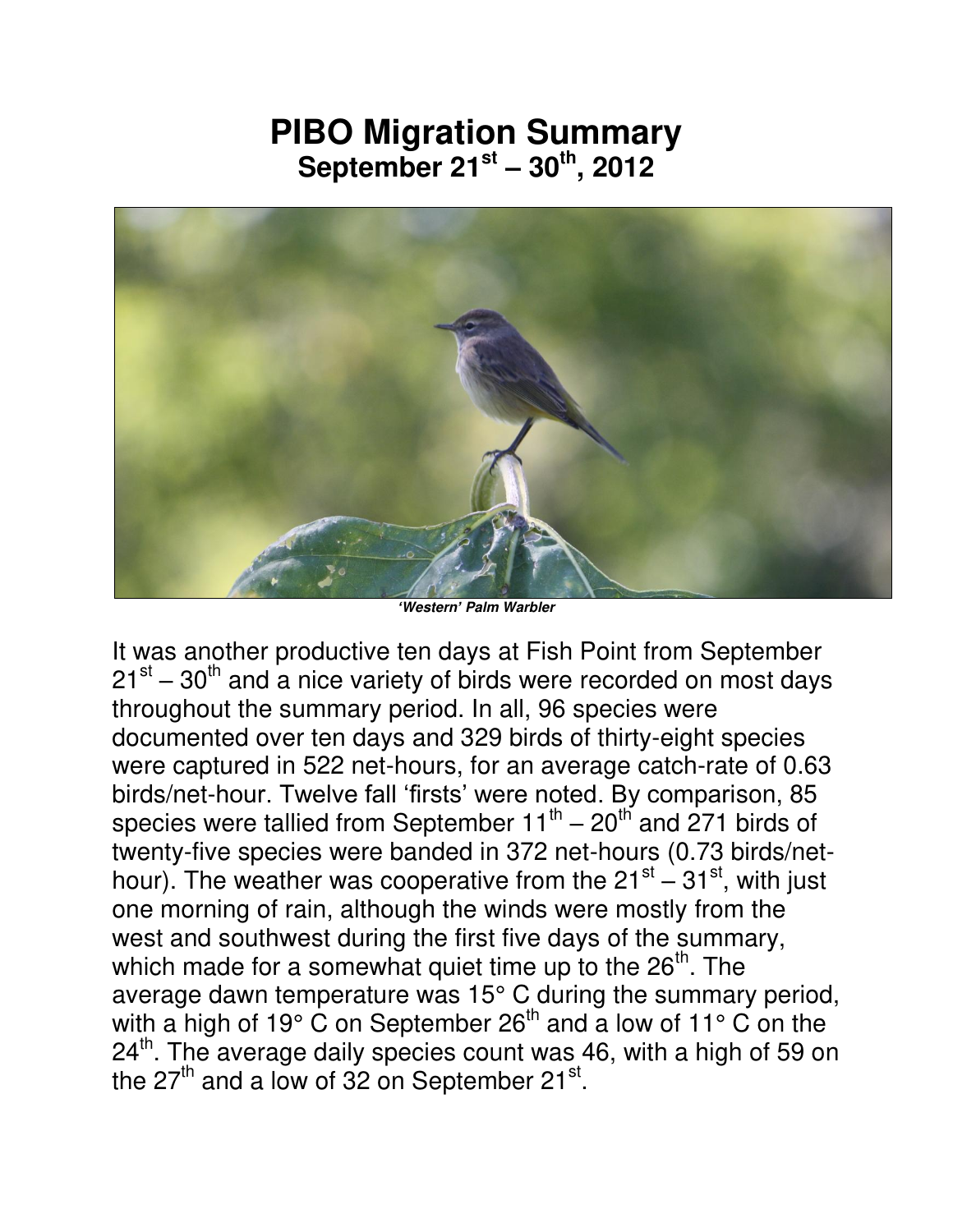Migrants were fairly low-key on the  $21<sup>st</sup>$  and there wasn't much to report apart from some thrushes (9 Swainson's and 9 Graycheeks were banded) along with small numbers of Red-eyed and Philadelphia Vireos, some Blue Jays and Red-breasted Nuthatches, and three warbler species. There were a few more birds around the next day but the netting area was quiet, with just nine birds captured in thirty net-hours. The highlight on the 22<sup>nd</sup> was a station-high 15 Bald Eagles (all sub-adult save one) sitting on the tip during the census. The gulls were not very pleased about this! The previous high count for eagles was ten recorded last year. Seventy-seven Blue Jays were noted flying off the tip as well.

Although thrush activity finally dried up in the netting area, a nice range of other species were captured in small numbers on September 23rd including Yellow-bellied Flycatcher, Red-breasted Nuthatch, and six warbler species. Eleven warbler species were recorded on the day along with the first Dark-eyed Juncos of the fall. Almost 3000 cormorants and 1200 gulls were counted at the tip, including at least 60 Bonaparte's Gulls. Fifty-five species were tallied in the official count area on the  $24<sup>th</sup>$  including fall 'firsts' for Rock Pigeon (likely someone's racing pigeon), Golden-crowned Kinglet and Fox Sparrow. A small pocket of migrants along the east shore on the census included 13 Red-breasted Nuthatches and a surprising 11 Blue-gray Gnatcatchers. Fourteen warbler species were noted including a couple of Northern Parulas.

While most of the gulls at Fish Point tend to roost far out on the tip (app. 1 km), another nine Bald Eagles encountered on census on September 25<sup>th</sup> shifted roughly 1100 gulls into better viewing range, which revealed at least 50 adult Great Black-backed and 2 adult Lesser Black-backed Gulls. Ring-bills made up the majority of the flock along with smaller numbers of Herring. Some light but steady rain on September 26<sup>th</sup> made for just three hours of